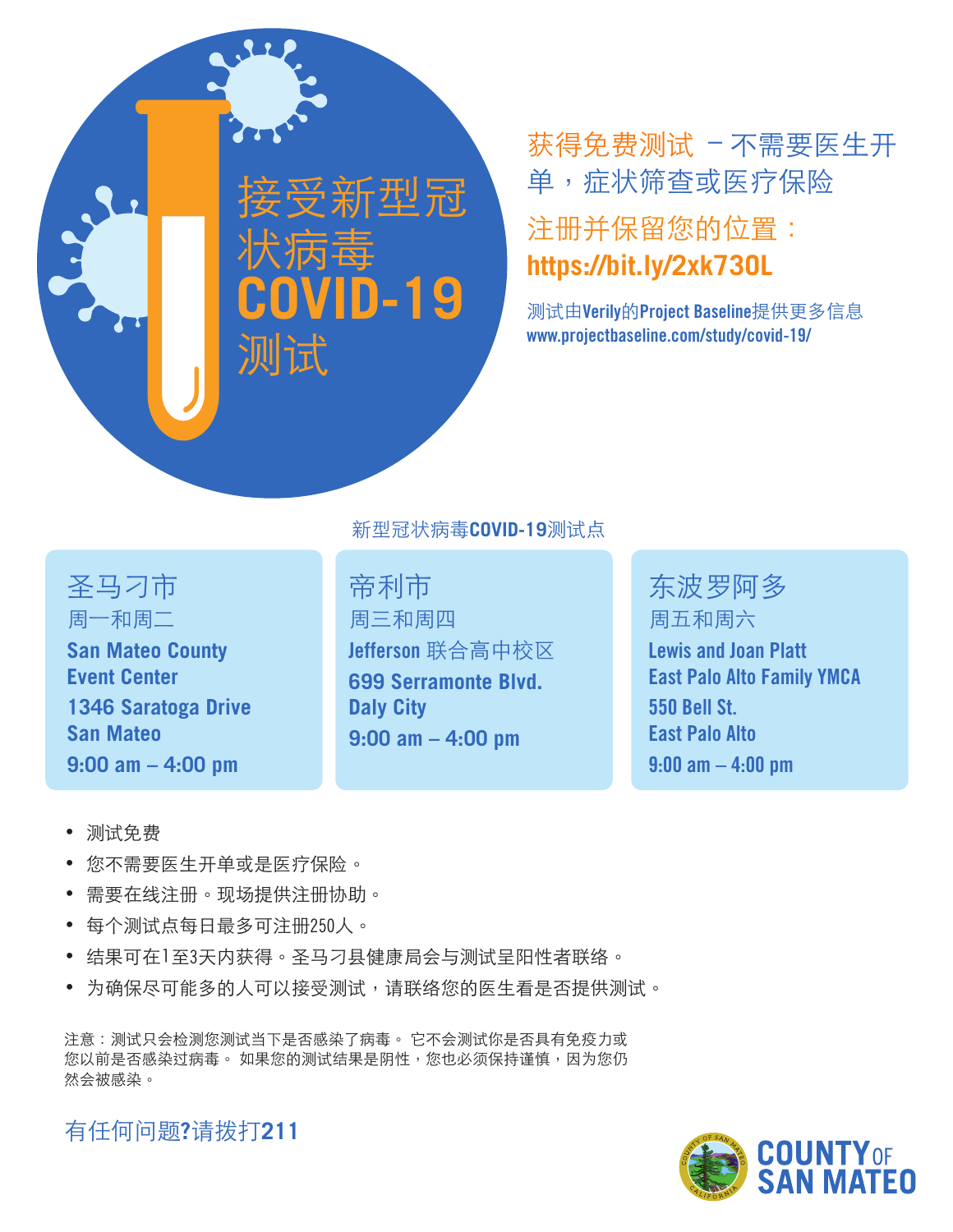接受新型 冠状病毒 **COVID-19** 测试 获得免费测试 – 不需要医生开单,症状筛查或医疗保险 注册并保留您的位置: **https://bit.ly/2xk73OL** 测试由**Verily**的**Project Baseline**提供更多信息

**www.projectbaseline.com/study/covid-19/**

圣马刁市 周一和周二 **San Mateo County Event Center 1346 Saratoga Drive San Mateo 9:00 am – 4:00 pm**

• 测试免费

• 您不需要医生开单或是医疗保险。

• 需要在线注册。现场提供注册协助。

• 每个测试点每日最多可注册250人。

• 结果可在1至3天内获得。圣马刁县健康 局会与测试呈阳性者联络。

• 为确保尽可能多的人可以接受测试, 请联络您的医生看是否提供测试。

有任何问题**?**请拨打**211**



注意:测试只会检测您测试当下是否感 染了病毒。 它不会测试你是否具有免疫 力或您以前是否感染过病毒。 如果您的 测试结果是阴性,您也必须保持谨慎, 因为您仍然会被感染。

### 新型冠状病毒**COVID-19**测试点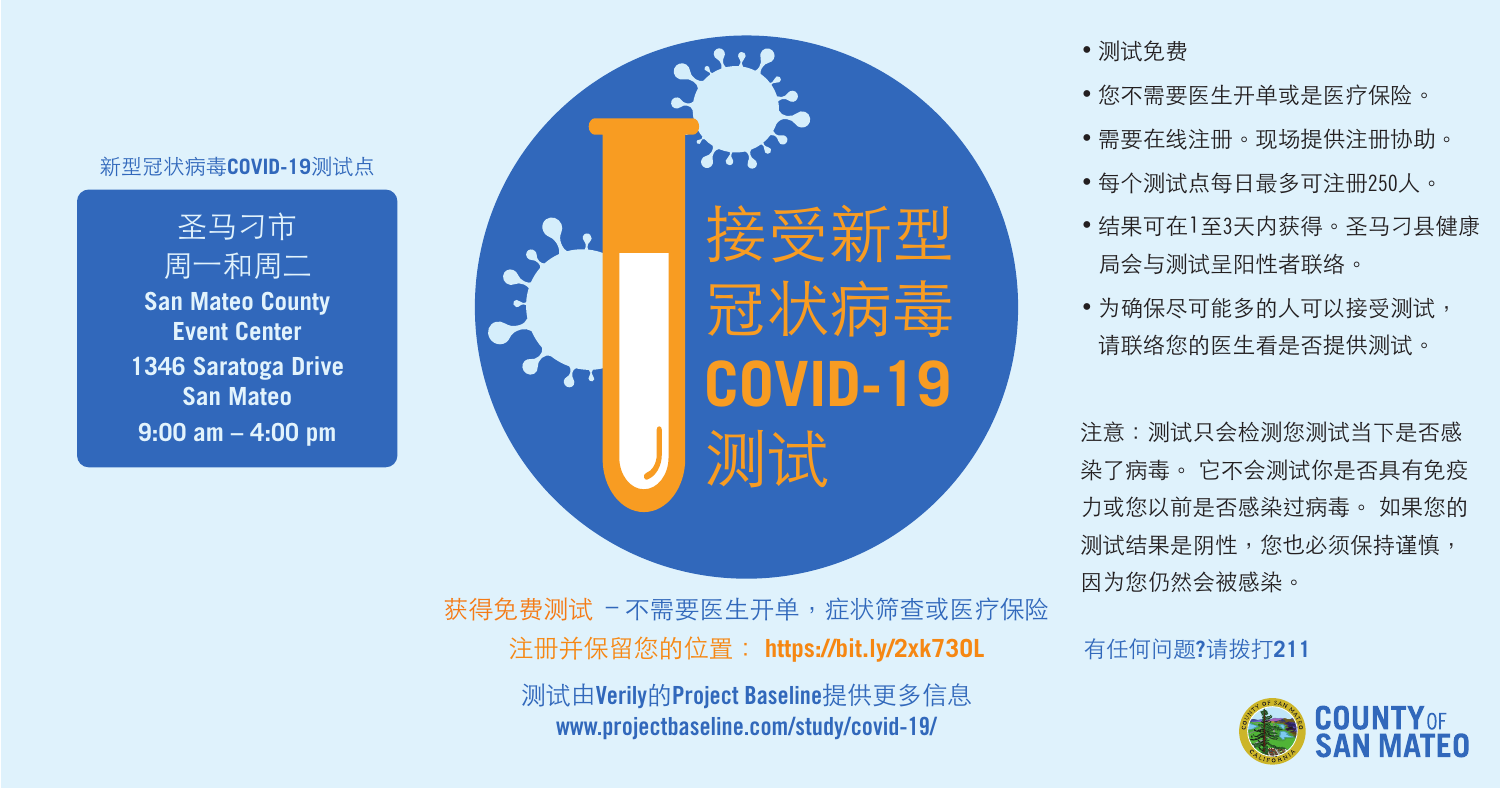接受新型 冠状病毒 **COVID-19** 测试 获得免费测试 – 不需要医生开单,症状筛查或医疗保险 注册并保留您的位置: **https://bit.ly/2xk73OL**

> 测试由**Verily**的**Project Baseline**提供更多信息 **www.projectbaseline.com/study/covid-19/**

#### • 测试免费

• 您不需要医生开单或是医疗保险。 • 需要在线注册。现场提供注册协助。 • 每个测试点每日最多可注册250人。 • 结果可在1至3天内获得。圣马刁县健康 局会与测试呈阳性者联络。

• 为确保尽可能多的人可以接受测试, 请联络您的医生看是否提供测试。

有任何问题**?**请拨打**211**



注意:测试只会检测您测试当下是否感 染了病毒。 它不会测试你是否具有免疫 力或您以前是否感染过病毒。 如果您的 测试结果是阴性,您也必须保持谨慎, 因为您仍然会被感染。

### 新型冠状病毒**COVID-19**测试点



**San Mateo County Event Center 1346 Saratoga Drive San Mateo 9:00 am – 4:00 pm**





**Lewis and Joan Platt East Palo Alto Family YMCA 550 Bell St. East Palo Alto 9:00 am – 4:00 pm**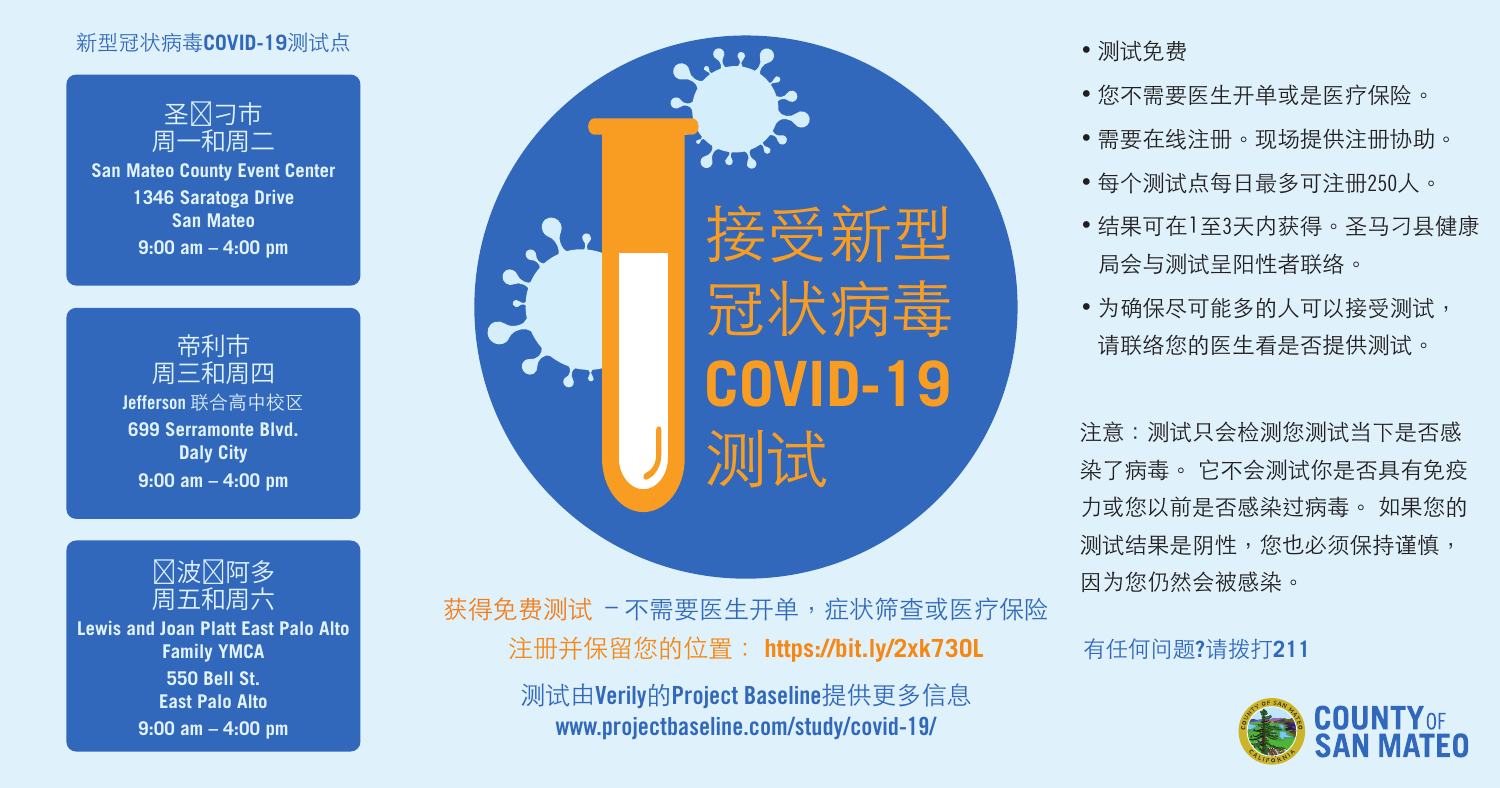接受新型 冠状病毒 **COVID-19** 测试 获得免费测试 – 不需要医生开单,症状筛查或医疗保险 注册并保留您的位置: **https://bit.ly/2xk73OL** 测试由**Verily**的**Project Baseline**提供更多信息

**www.projectbaseline.com/study/covid-19/**

东波罗阿多 周五和周六 **Lewis and Joan Platt East Palo Alto Family YMCA 550 Bell St. East Palo Alto 9:00 am – 4:00 pm**

• 测试免费

• 您不需要医生开单或是医疗保险。

• 需要在线注册。现场提供注册协助。

• 每个测试点每日最多可注册250人。

• 结果可在1至3天内获得。圣马刁县健康 局会与测试呈阳性者联络。

• 为确保尽可能多的人可以接受测试, 请联络您的医生看是否提供测试。

有任何问题**?**请拨打**211**



注意:测试只会检测您测试当下是否感 染了病毒。 它不会测试你是否具有免疫 力或您以前是否感染过病毒。 如果您的 测试结果是阴性,您也必须保持谨慎, 因为您仍然会被感染。

#### 新型冠状病毒**COVID-19**测试点